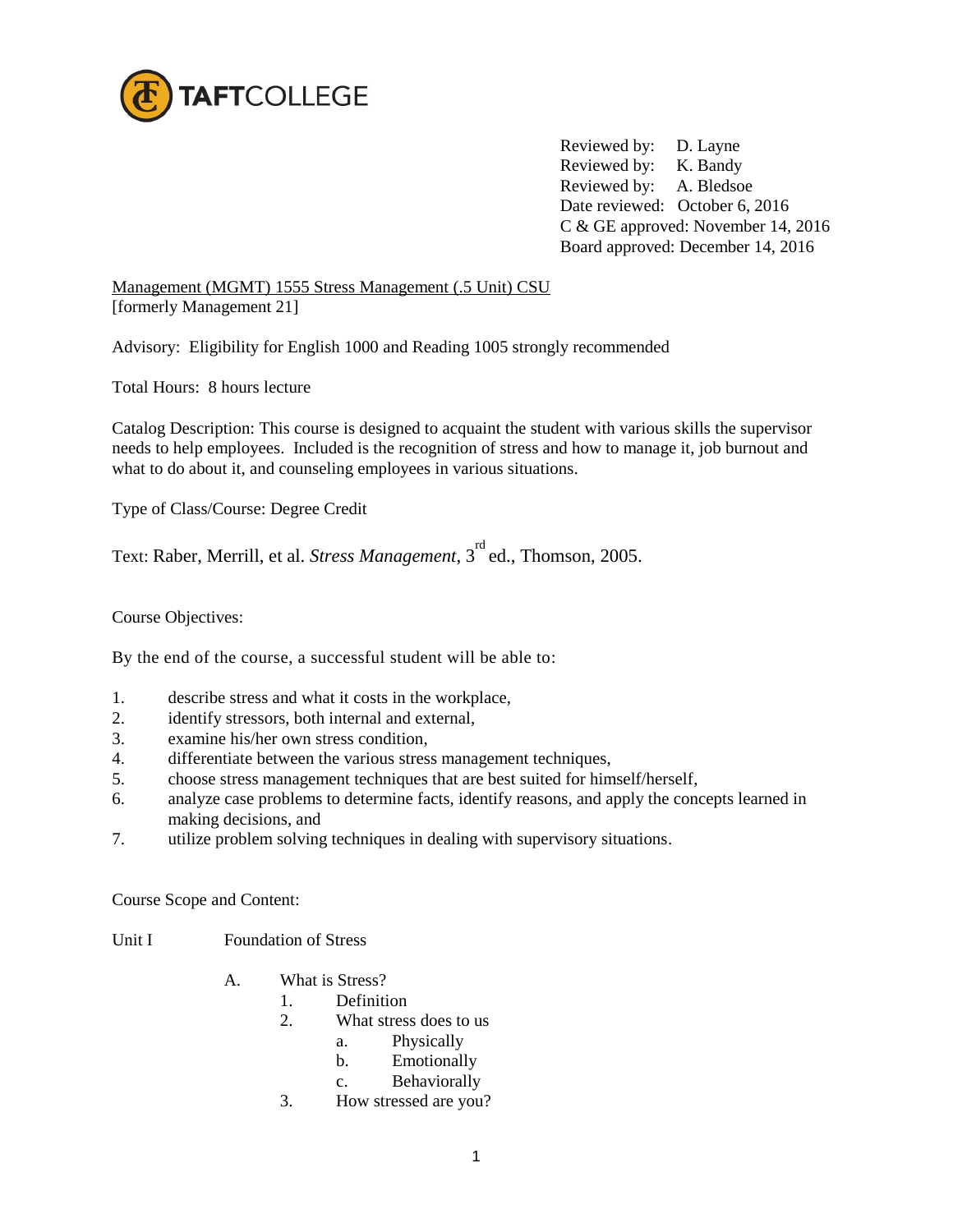

- 4. What causes stress in your workplace?
	- a. Experiential learning activity
- B. The Costs of Stress
	- 1. Lower productivity
	- 2. Job turnover
	- 3. Increase in absenteeism
	- 4. Workman's compensation
	- 5. Impact of stressed employees at your workplace
		- a. Experiential learning activity
- C. Internal Stressors
	- 1. Procrastination
	- 2. People pleaser
	- 3. Perfectionist
	- 4. Work-a-holic
	- 5. Super responsible
- D. External Stressors
	- 1. In our control<br>2. Out of our control
	- Out of our control

## Unit II Addressing Stress

- A. Stress Management Tips and Techniques
	- 1. Exercise
	- 2. Nutrition
	- 3. Sleep
	- 4. Humor
	- 5. Yoga
	- 6. Massage
	- 7. Aromatherapy
	- 8. Progressive muscle relaxation
	- 9. Visualization
	- 10. Meditative relaxation
	- 11. Learning to let go
		- a. Don't take your job home
		- b. Don't let stress affect your productivity while at work
		- c. Experiential learning activity
- B. Skill builders
	- 1. Time management
	- 2. Conflict management
	- 3. Managing change

Learning Activities Required Outside of Class:

The students in this class will spend a minimum of 1 hour per week outside regular class time doing the following: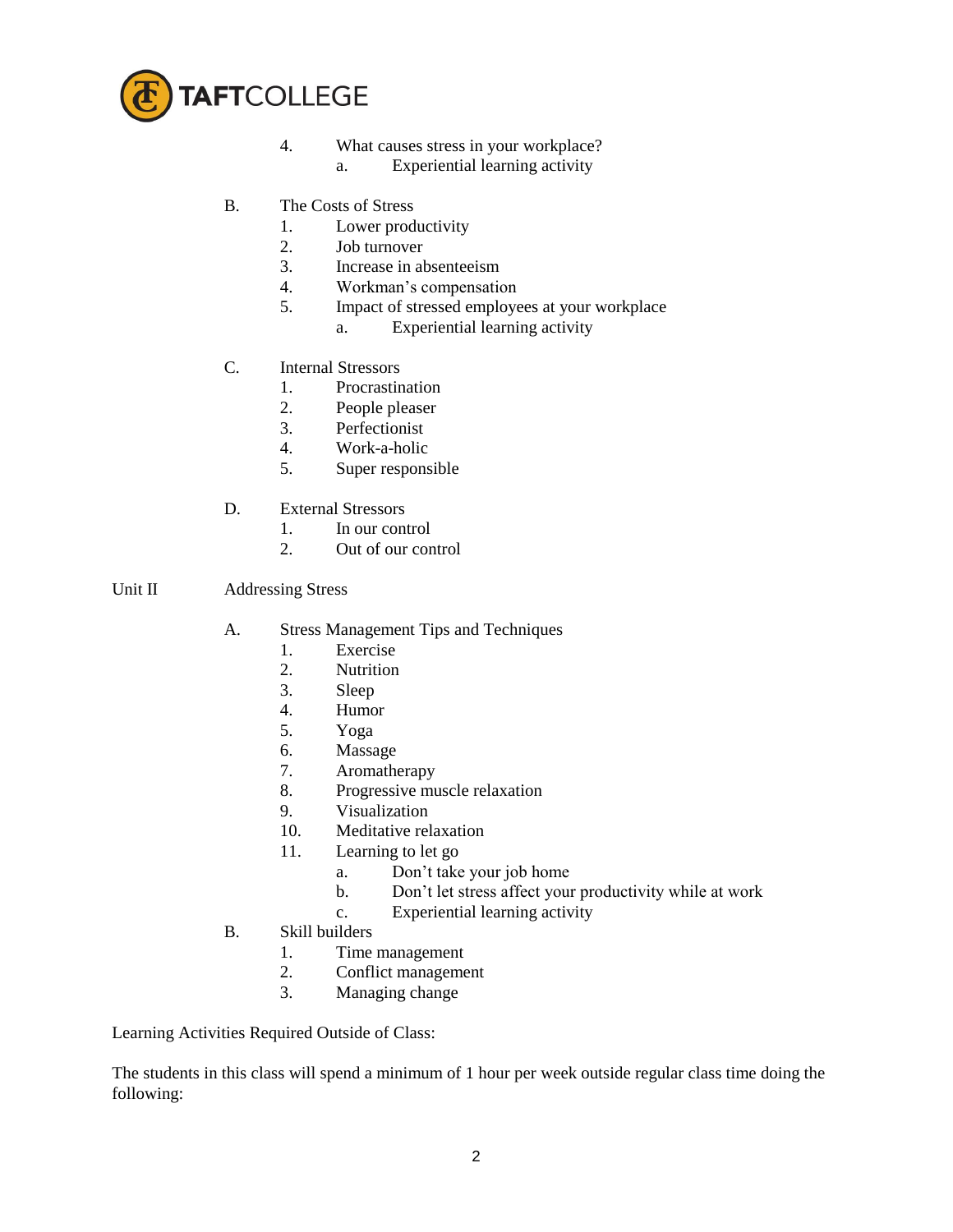

- 1. Analyze case problems
- 2. Obtain articles from outside publications
- 3. Critical Thinking Activities
	- a. Analyze case problems to determine facts, identify reasons, and apply the concepts learned in making decisions
	- b. Utilize problem solving techniques in dealing with supervisory situations

## Methods of Instruction:

- 1. Lecture
- 2. Individual and group problem solving
- 3. Case analysis
- 4. Class discussion and participation
- 5. Role playing and classroom simulations

## Methods of Evaluation:

- 1. Writing assignments, including:
	- a. written homework from chapters
	- b. group reports
	- c. topic paper written under American Psychological Association (APA) style guide
	- d. chapter critical analysis reflections
	- e. case studies
	- f. scenarios
	- g. simulations
- 2. Problem-solving demonstrations, including:
	- a. exams
	- b. homework problems
	- c. case study recommendations and solutions
- 3. Other summative examinations using combinations of:
	- a. multiple choice questions
	- b. matching items
	- c. true/false questions
	- d. short answer questions
	- e. fill in the blank responses
- 4. Participation including:
	- a. role-playing and group activities
	- b. oral presentations and demonstrations
	- c. discussion responses
	- d. scenario reflections
- 5. Projects including:
	- a. multimedia presentations
	- b. business scenario responses
	- c. action plans
	- d. formal written reports